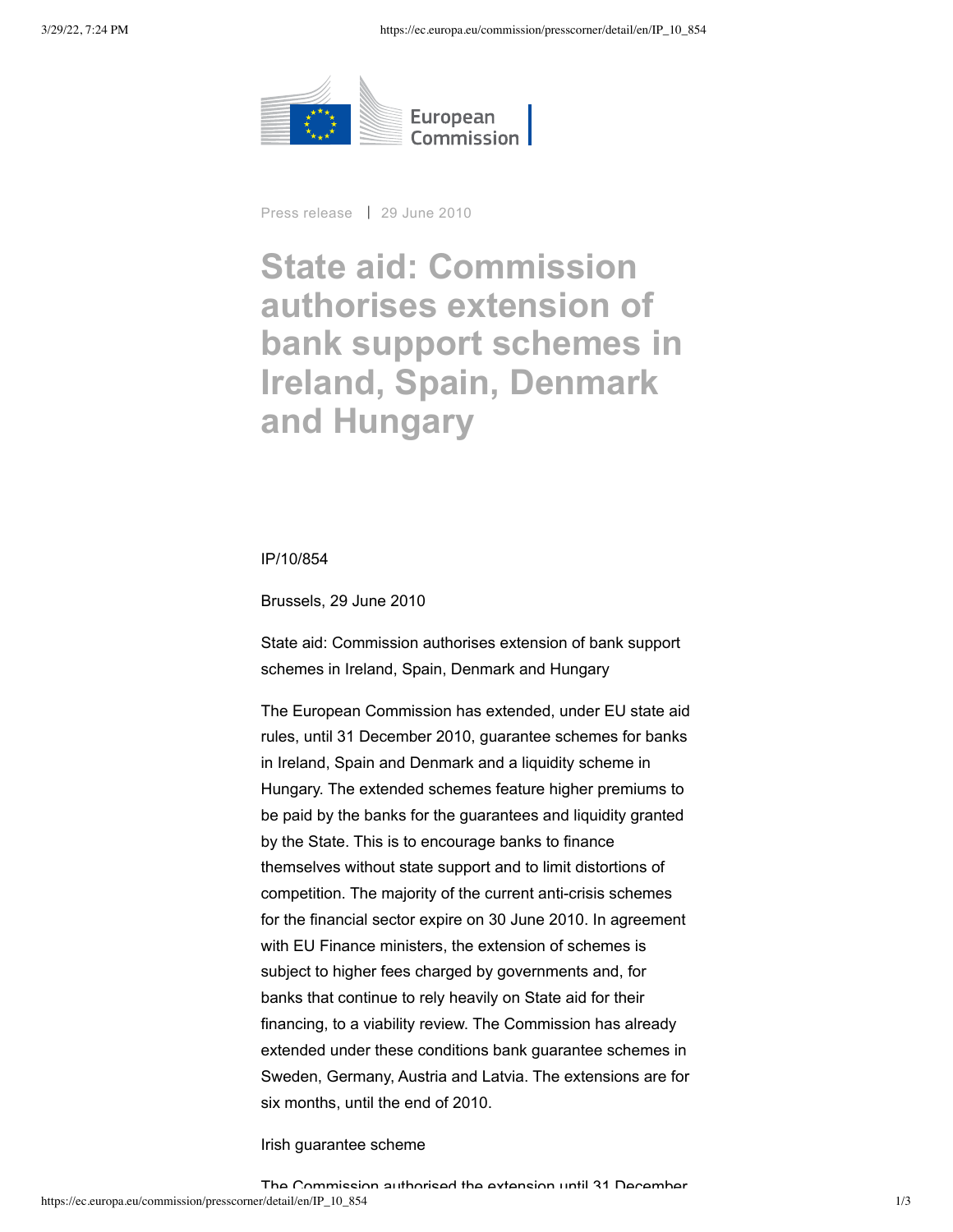3/29/22, 7:24 PM https://ec.europa.eu/commission/presscorner/detail/en/IP\_10\_854

The Commission authorised the extension until 31 December of an Irish guarantee scheme for credit institutions, which was

initially approved on 20 November 2009 (see [IP/09/1787](http://europa.eu/rapid/pressReleasesAction.do?reference=IP/09/1787&format=HTML&aged=0&language=EN&guiLanguage=en)) and extended on 31 May 2010 (see [MEX/10/0531\)](http://europa.eu/rapid/pressReleasesAction.do?reference=MEX/10/0531&format=HTML&aged=0&language=EN&guiLanguage=en).

The Commission considers the extension of the measures to be in line with its guidance on state aid to banks during the crisis (see [IP/08/1495](http://europa.eu/rapid/pressReleasesAction.do?reference=IP/08/1495&format=HTML&aged=0&language=EN&guiLanguage=en)) and the recent adjustment of the rules for state guarantees, endorsed by the ECOFIN Council of 18 May 2010 on the phasing out of support measures for the financial sector.

In particular, the extended measures are well targeted, proportionate and limited in time and scope. The extended guarantee includes higher premiums for the state guarantee in order to provide an incentive for banks to refinance themselves on the markets without state support and to limit distortions of competition. The Commission has therefore concluded that they represent an appropriate means of remedying a serious disturbance in the Irish economy and as such are compatible with Article 107(3)(b) of the Treaty on the Functioning of the European Union (TFEU).

## Spanish guarantee scheme

The Commission also authorised the extension until the end of 2010 of a Spanish guarantee scheme for credit institutions. The Spanish scheme was approved on 23 December 2008 (see [IP/08/2049](http://europa.eu/rapid/pressReleasesAction.do?reference=IP/08/2049&format=HTML&aged=0&language=EN&guiLanguage=en)) and was later extended on 26 June 2009 (see [MEX/09/0625](http://europa.eu/rapid/pressReleasesAction.do?reference=MEX/09/0625&format=HTML&aged=0&language=EN&guiLanguage=en)) and on 1 December 2009 (see [MEX/09/1201](http://europa.eu/rapid/pressReleasesAction.do?reference=MEX/09/1201&format=HTML&aged=0&language=EN&guiLanguage=en)).

The scheme also features higher fees according to the recent adjustment of the rules for state guarantees. As in the case of the Irish scheme, the extended measures are considered well targeted, proportionate and limited in time and scope. The scheme is, therefore, in line with the Commission's guidance on state aid to banks during the crisis and Article 107(3)(b) TFEU.

Danish guarantee scheme on new debt

The Commission further authorised the extension until 31 December of a Danish guarantee scheme on new debt. The Danish scheme was initially approved on 3 February 2009 (see [IP/09/206\)](http://europa.eu/rapid/pressReleasesAction.do?reference=IP/09/206&format=HTML&aged=0&language=EN&guiLanguage=en) and subsequently extended on 17 August

2009 (see [MEX/09/0817\)](http://europa.eu/rapid/pressReleasesAction.do?reference=MEX/09/0817&format=HTML&aged=0&language=EN&guiLanguage=en) and 1 February 2010 (see